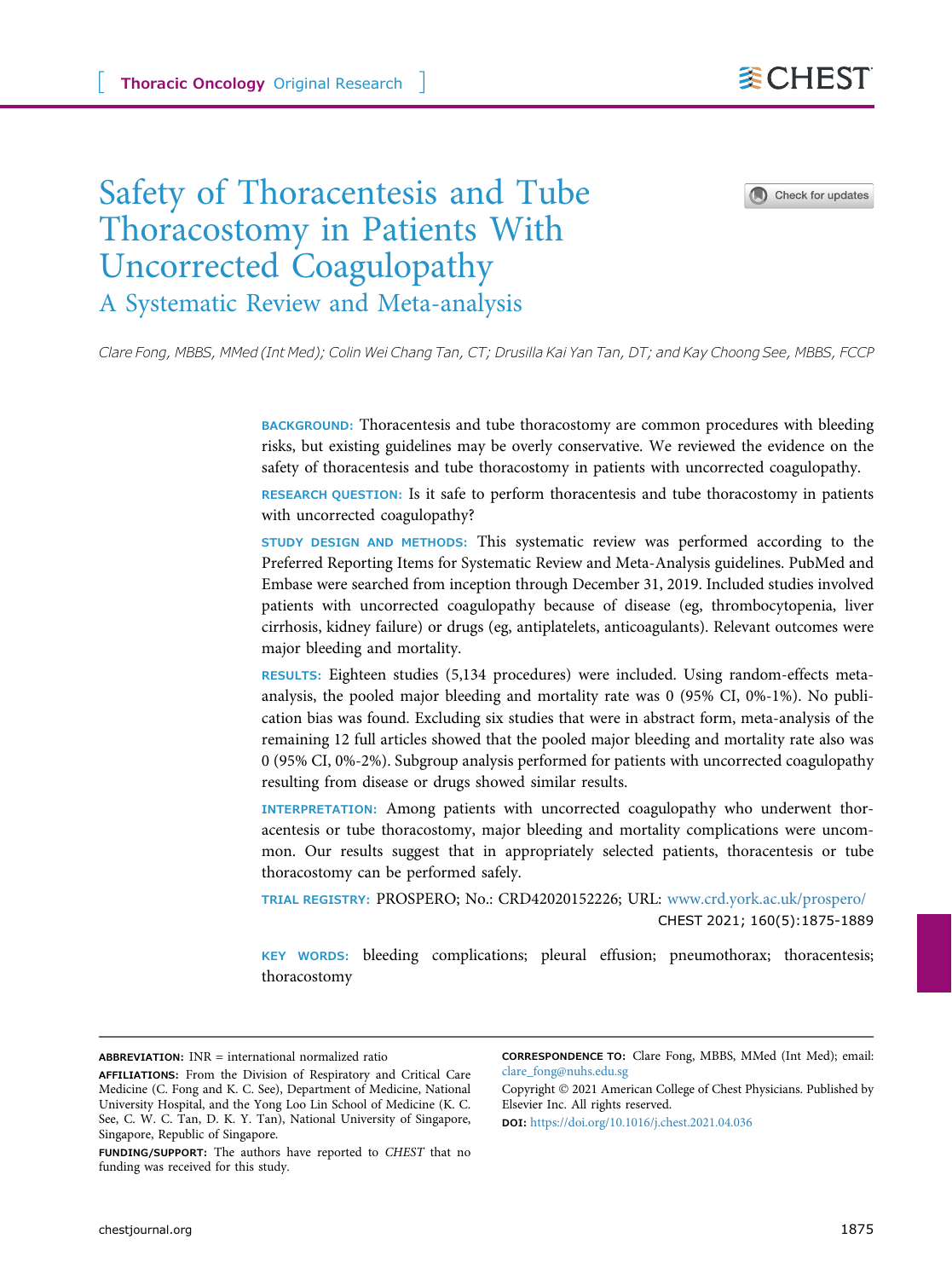# Take-home Points

Study Question: Is it safe to perform thoracentesis and tube thoracostomy in patients with uncorrected coagulopathy?

Results: We systematically reviewed the evidence regarding patients with uncorrected coagulopathy resulting from disease or drugs who underwent thoracentesis or tube thoracostomy and found that the pooled major bleeding and mortality rate was 0 in 18 included studies (95% CI, 0%-1%).

Interpretation: It is most likely to be safe to perform thoracenteses and tube thoracostomy in select patients with uncorrected coagulopathy, which would prevent unnecessary correction or delay that may lead to adverse outcomes.

Thoracentesis<sup>[1](#page-13-0)</sup> and tube thoracostomy<sup>[2](#page-13-1)</sup> are common pleural procedures, but as invasive procedures, they both carry a risk of bleeding, such as hemothorax or hemoptysis, which can require blood transfusion or other interventions including embolization or surgery to address the complication. $3$  At the same time, patients with coagulopathy resulting from disease or medications are encountered frequently. Puchalski et  $al<sup>4</sup>$  $al<sup>4</sup>$  $al<sup>4</sup>$  found that among 312 patients needing pleural procedures, 42% had one or more risk factors for bleeding. Because it is reasonable to think that patients with coagulopathy would be at elevated risk of bleeding from pleural procedures, guidelines regarding this topic tend to be conservative.

The British Thoracic Society pleural disease 2010 guidelines recommend that nonurgent pleural aspirations and chest drain insertions be avoided in anticoagulated patients until the international normalized ratio (INR) is less than 1.5 and that, where possible, any coagulopathy or platelet defect be corrected before chest drain insertion. $5$  The guidelines also state that for elective chest drain insertion, warfarin should be stopped and time allowed for its effects to resolve. However, the guidelines do not specifically address the safety of pleural procedures when platelets are low or when patients are receiving antiplatelets.

The 2019 Society of Interventional Radiology Consensus Guidelines for the Periprocedural Management of Thrombotic and Bleeding Risk in Patients Undergoing Percutaneous Image-Guided Interventions acknowledge a lack of high-quality data to guide whether preprocedural laboratory testing reduces periprocedural bleeding risk. $6$  In these guidelines, a low-bleeding risk procedure was defined to be one that is expected rarely to have hemorrhagic complications or one occurring in areas where bleeding is easy to diagnose and control. A nontunnelled chest tube placement for pleural effusions was classified as a low bleeding risk procedure. For lowbleeding risk procedures, the guidelines do not recommend routine checking of prothrombin time, INR, platelet count, or hemoglobin unless the patient is assessed to have an inherently higher bleeding risk. The thresholds provided are to correct the INR to the range of 2 to 3 and to transfuse if the platelet count is  $\lt$  $20,000/\mu L$ . For thoracentesis, the guidelines acknowledge that the pooled data on patients with abnormal coagulation profiles indicate a very low risk of major bleeding and that the need for prophylactic blood products is questionable. In terms of drugs, the guidelines recommended that for low-bleeding risk procedures, antiplatelets and direct oral anticoagulants should not be withheld and that for patients receiving warfarin, an INR of  $\leq$  3 should be targeted.

Since the above guidelines have been published, several studies have demonstrated the safety of pleural procedures in patients with coagulopathy. If indeed the overall complication rates remain low, pleural procedures could proceed more expediently without further testing or correction of coagulopathy. Additionally, correction of coagulopathy with plasma or platelet transfusions carry risks, and avoidance of unnecessary correction could lessen patient harm.<sup>[7](#page-13-6)</sup> We hypothesize that thoracentesis and tube thoracostomy have low (< 3%) complication rates and that complications are relatively minor in patients with uncorrected coagulopathy. We therefore aimed to review systematically the available evidence to evaluate the safety of thoracentesis and tube thoracostomy in patients with coagulopathy.

# Methods

#### Search Strategy and Selection Criteria

The study was registered with PROSPERO (Identifier: CRD42020152226) and was performed according to the Preferred Reporting Items for Systematic Review and Meta-analysis guidelines.<sup>8</sup> Three authors (C. F., C. W. C. T., and D. K. Y. T.) independently and systematically searched PubMed and Embase for all relevant studies published from inception to December 31, 2019, using the patient, intervention, comparison and outcome search strategy<sup>9</sup> [\(e-Table 1\)](#page-14-0). Studies were included if they reported rates of major bleeding (as defined by hemothorax, hemoptysis, bleeding requiring transfusion, or operation)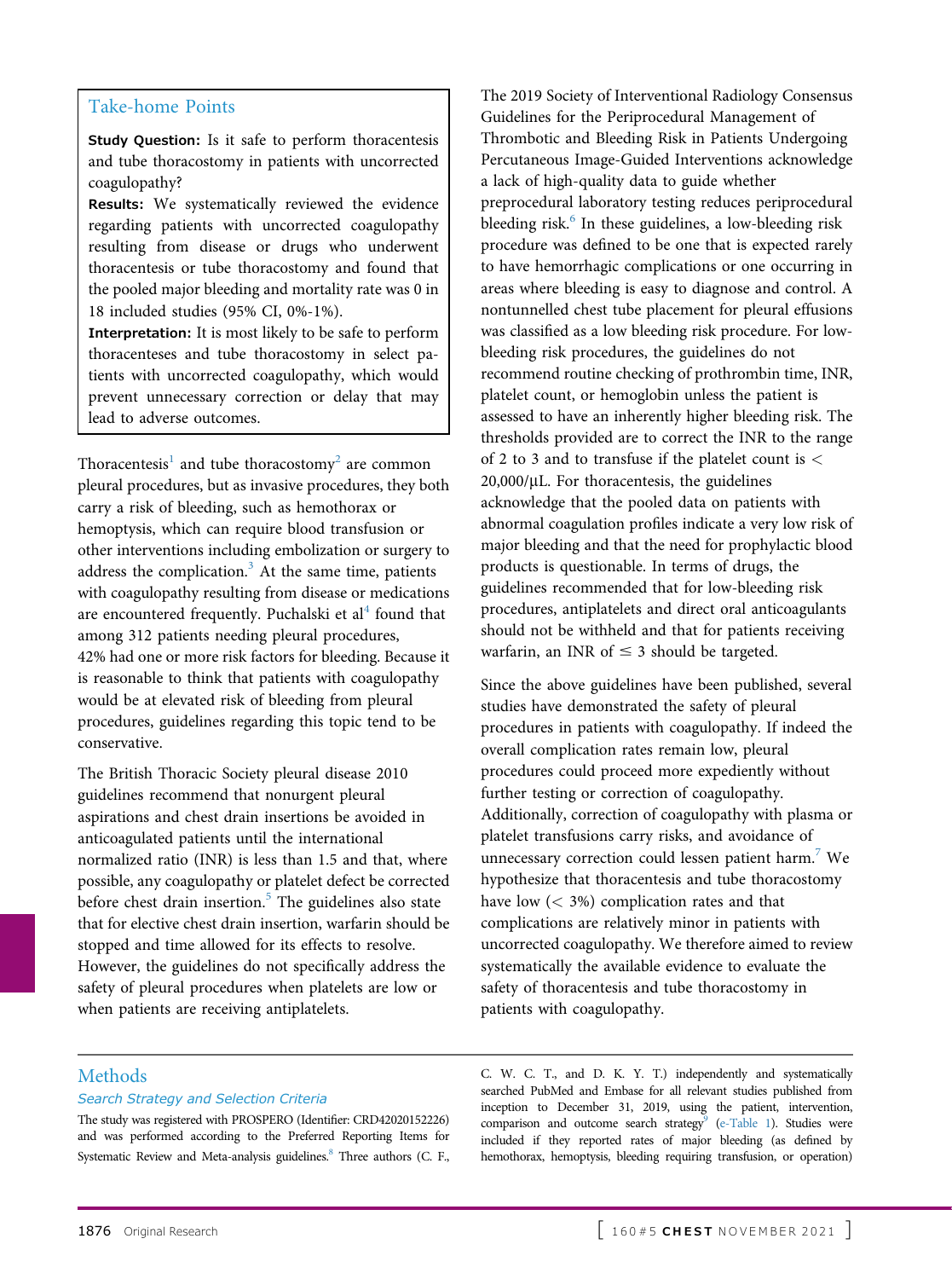and death in patients who had undergone a pleural procedure (needle thoracentesis or tube thoracostomy) while having uncorrected coagulopathy (because of disease or drugs like antiplatelets and anticoagulants). Conference abstracts were included if they had the information required. Articles were excluded if they had an irrelevant topic, wrong patient type, wrong exposure, wrong analysis, or missing outcomes.

#### Data Extraction and Quality Assessment

Data extracted included the number of thoracenteses or tube thoracostomies, patient demographics, coagulopathy risk, major bleeding, and mortality. The included studies were assessed independently by two authors (C. W. C. T. and D. K. Y. T.) for risk of bias using the Risk of Bias in Non-randomised Studies of Interventions tool.<sup>10</sup> This tool comprises seven domains, namely, biases resulting from (1) confounding, (2) selection of participants, (3) classification of interventions, (4) deviations from intended

# Results

# Study Selection

[e-Figure 1](#page-14-0) depicts the Preferred Reporting Items for Systematic Review and Meta-analysis flow chart of the literature search and article selection. Eleven thousand seven hundred sixty studies were identified through database searches and 777 duplicates were removed, leaving 10,983 studies. After assessment of title and abstract, 10,965 articles were excluded for irrelevant topic, wrong patient, wrong exposure, wrong analysis, or missing outcomes. The full texts of the remaining 18 articles were analyzed for eligibility. All 18 articles (12 full research articles and six conference abstracts) were included in the review and meta-analysis. The quality evaluation results are displayed in [Table 1](#page-3-0).<sup>[11-27](#page-13-10)</sup>

# Study Characteristics

The 18 studies included a total of 5,134 procedures (thoracentesis or chest tube insertions) from four different countries: 15 from the United States, one collaboration between the United States and the United Kingdom, one from France, and one from Italy. Characteristics of the included studies are shown in [Table 2](#page-5-0). Patients were enrolled from 1947 through 2019. All of these studies involved patients who showed an elevated INR, showed thrombocytopenia, were receiving anticoagulants or antiplatelets, or showed liver disease or chronic renal failure.

# Study Outcomes

Major bleeding complications were noted in six studies, and included hemothorax, hemoptysis, hemoglobin drop of  $> 2$  g/dL, bleeding requiring transfusion, and

intervention, (5) missing data, (6) measurement of outcomes, and (7) selection of reported results. Each study was evaluated based on the seven domains and determined to be at low, moderate, serious, or critical risk of bias. Studies that did not provide enough information to permit a judgement within a certain domain then were labelled as "no information." Disagreements between the two authors were resolved by discussion with a third author (C. F.).

#### Statistical Analysis

A random-effects model was used to estimate the pooled complication rates after a Freeman-Tukey double arcsine transformation to stabilize the variances. Statistical heterogeneity across studies was assessed with the  $I^2$  statistic, and publication bias was evaluated with funnel plots and Egger test. All the analyses were carried out using Stata 13 software (StataCorp), and all tests were two-tailed with a significance level of .05.

bleeding requiring procedural intervention. However, major bleeding complications were rare, and metaanalysis showed that the pooled major bleeding and mortality rate was 0 (95% CI, 0%-1%) for all 18 included studies ([Fig 1](#page-11-0)), and no evidence of publication bias was found [\(Fig 2\)](#page-12-0). Excluding the six articles that were only in abstract form, meta-analysis of the remaining 12 full articles showed that the pooled major bleeding and mortality rate was similarly 0 (95% CI, 0%-2%) [\(e-Fig 2](#page-14-0)), and no evidence of publication bias was found ([e-Fig 3](#page-14-0)). Subgroup analyses were performed for patients with drug-related bleeding risk only, thrombocytopenic risk only, and elevated INR risk only. Further subgroup analyses were performed in patients undergoing tube thoracostomy only and thoracentesis only as well as for retrospective studies and prospective studies only. The results of these are summarized in [Table 3](#page-12-1). The forest and funnel plots for the subgroup analyses can be found in [e-Figures 4](#page-14-0) to [17](#page-14-0).

# Discussion

Our systematic review found a low complication rate (< 3%) for major bleeding (defined as hemothoraces, bleeding causing a hemoglobin drop of  $> 2$  g/dL, or bleeding requiring transfusion or procedural intervention) or mortality in patients with uncorrected bleeding tendencies who underwent thoracentesis or tube thoracostomy. These patients included those with INR of  $>$  1.5, platelets of  $<$  50,000/ $\mu$ L, chronic liver disease, or end-stage kidney failure and those receiving antiplatelets or anticoagulants. Subgroup analyses performed on the individual risk factors for bleeding similarly showed that major bleeding or mortality complications were uncommon. Results were consistent when subgroup analyses were performed for those who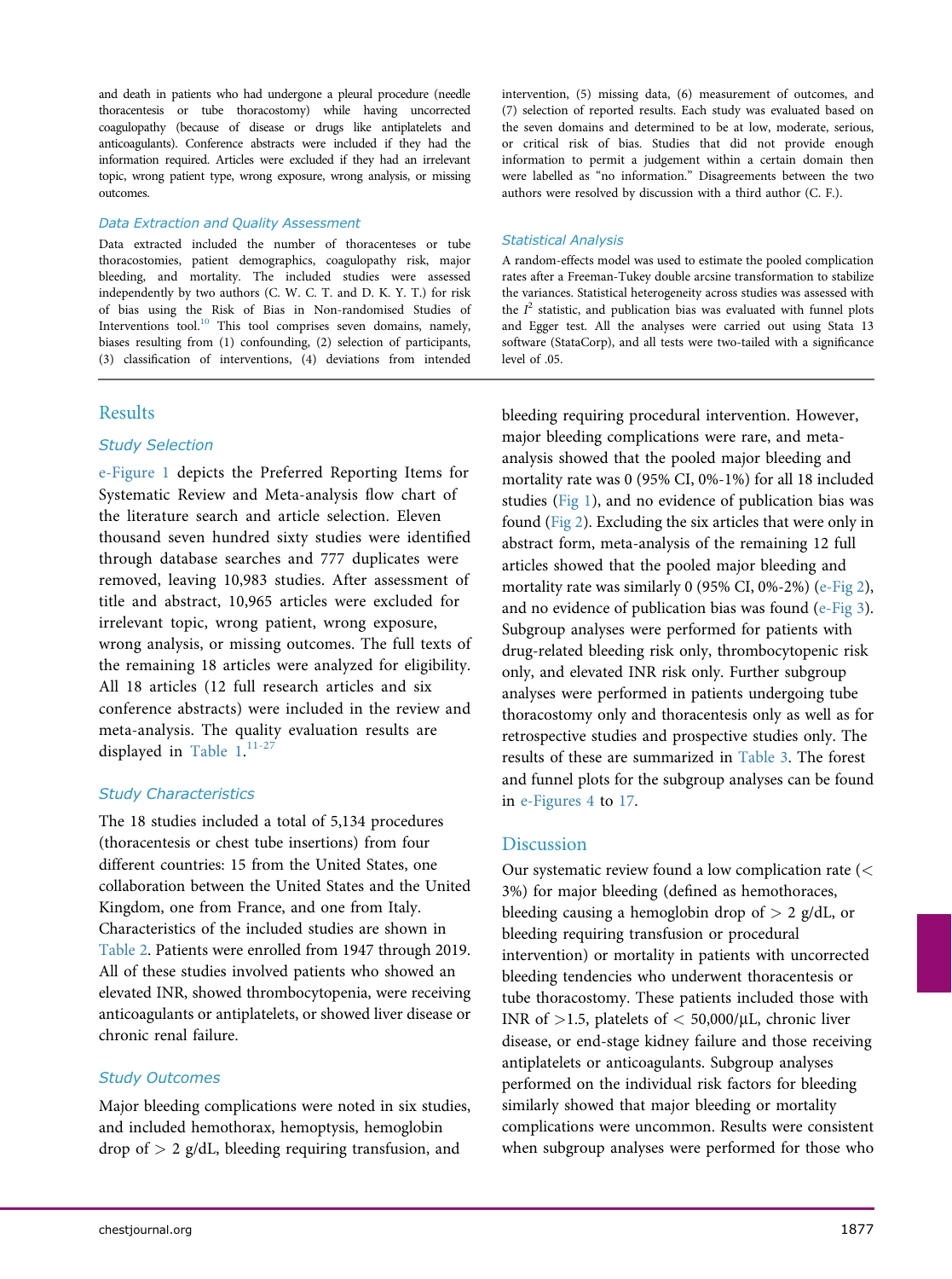# TABLE 1 ] Risk of Bias Assessment of Included Studies Using the ROBINS-I Tool

| Study Author(s) and<br>Year               | Bias Because of<br>Confounding | Bias in Selection of<br>Participants | Bias in Classification<br>of Interventions | Bias Because of Deviations From<br>Intended Interventions | Bias Because of<br>Missing Data | Bias in<br>Measurement of<br>Outcomes | Bias in<br>Reporting of<br>Data | Overall Risk of<br><b>Bias</b> |
|-------------------------------------------|--------------------------------|--------------------------------------|--------------------------------------------|-----------------------------------------------------------|---------------------------------|---------------------------------------|---------------------------------|--------------------------------|
| McVay and $\text{Top}^{11}$<br>(1991)     | Serious                        | Low                                  | Low                                        | Moderate                                                  | Serious                         | Low                                   | Low                             | Serious                        |
| Argento et al <sup>12</sup><br>(2011)     | NI                             | Low                                  | Low                                        | Low                                                       | Low                             | NI                                    | Low                             | NI                             |
| Ault and Rosen <sup>13</sup><br>(2011)    | NI                             | Low                                  | Low                                        | Low                                                       | Low                             | NI                                    | Low                             | NI                             |
| Patel and Joshi <sup>14</sup><br>(2011)   | $\rm NI$                       | Low                                  | Low                                        | Low                                                       | Low                             | Low                                   | Low                             | NI                             |
| Abouzgheib<br>et al <sup>15</sup> (2012)  | Serious                        | Low                                  | Low                                        | Low                                                       | Low                             | Low                                   | Low                             | Serious                        |
| Irugulapati<br>et al <sup>16</sup> (2012) | NI                             | Low                                  | Low                                        | Low                                                       | Low                             | NI                                    | NI                              | NI                             |
| Zalt et al <sup>17</sup><br>(2012)        | NI                             | Low                                  | Low                                        | Low                                                       | Low                             | Low                                   | Low                             | NI                             |
| Dammert et al <sup>18</sup><br>(2013)     | NI                             | Low                                  | Low                                        | Low                                                       | Low                             | Low                                   | Low                             | NI                             |
| Hibbert et al <sup>19</sup><br>(2013)     | NI                             | Low                                  | Low                                        | Low                                                       | Low                             | Low                                   | Low                             | NI                             |
| Mahmood et al <sup>20</sup><br>(2013)     | Moderate                       | Low                                  | Low                                        | Low                                                       | Low                             | Low                                   | Low                             | Moderate                       |
| Puchalski et al <sup>4</sup><br>(2013)    | Moderate                       | Moderate                             | Low                                        | Low                                                       | Moderate                        | Low                                   | Low                             | NI                             |
| Dangers et al <sup>21</sup><br>(2015)     | NI                             | Low                                  | Low                                        | Low                                                       | Low                             | Low                                   | NI                              | NI                             |
| Wooley et al <sup>22</sup><br>(2016)      | NI                             | Low                                  | Low                                        | Low                                                       | Low                             | Low                                   | Low                             | NI                             |
| Shojaee et al $^{23}$<br>(2018)           | NI                             | Moderate                             | Low                                        | Low                                                       | Low                             | Low                                   | Low                             | NI                             |
| Orlandi et al <sup>24</sup><br>(2018)     | <b>NI</b>                      | Low                                  | Low                                        | Low                                                       | Low                             | Low                                   | Low                             | NI                             |
| Perl et al <sup>25</sup><br>(2018)        | NI                             | NI                                   | NI                                         | NI                                                        | NI                              | NI                                    | NI                              | NI                             |

<span id="page-3-0"></span>1878 Original Research Original Research

(Continued)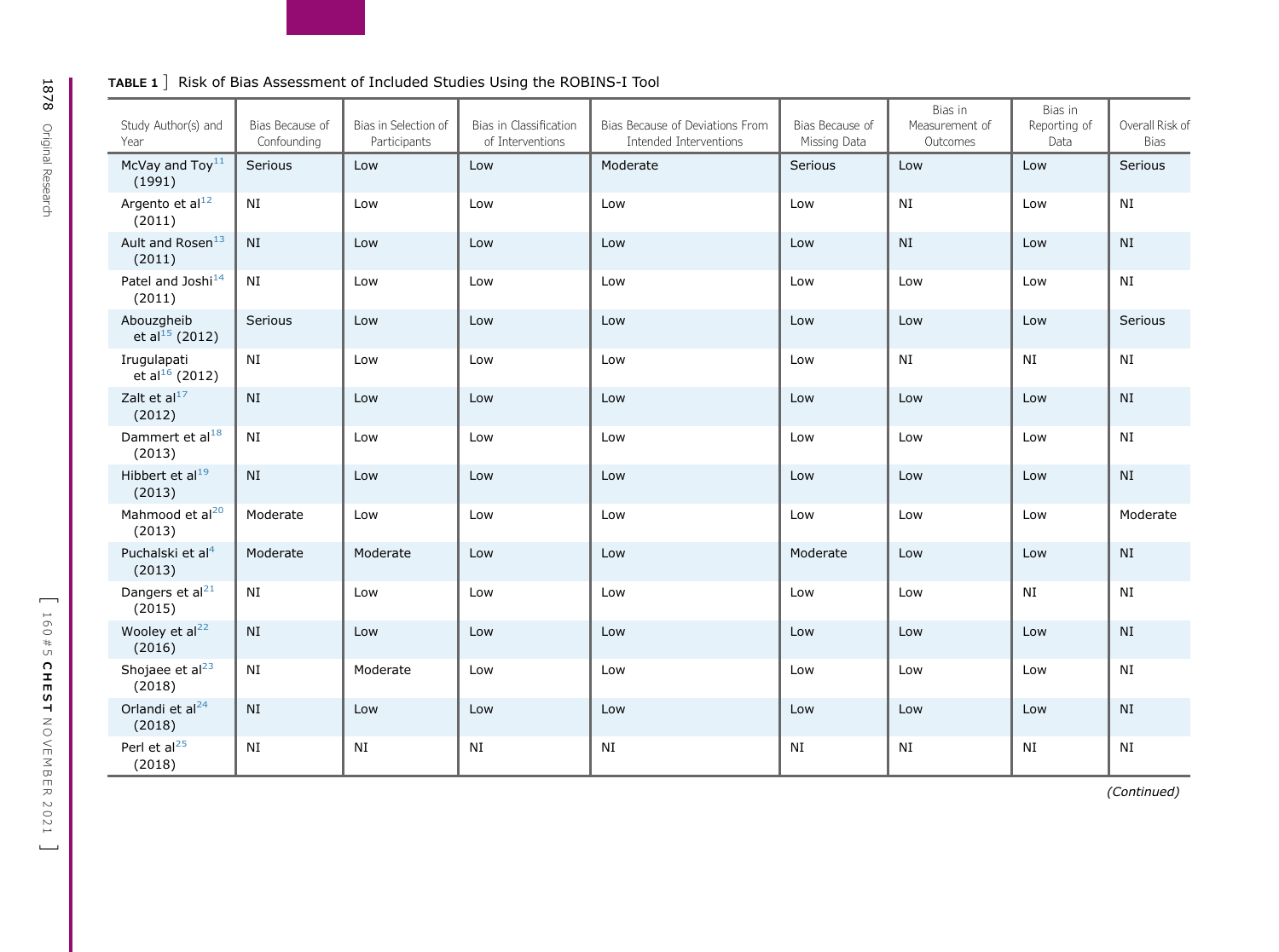TABLE 1  $\texttt{TABLE 1}$  (Continued) (Continued)

| Bias Because of<br>Missing Data<br>$\sum_{i=1}^{n}$<br>Bias Because of Deviations From<br>Intended Interventions<br>No7<br>Bias in Classification<br>of Interventions<br>≥<br>S<br>Bias in Selection of<br>Participants<br><b>NOT</b><br>Bias Because of<br>Confounding<br>Study Author(s) and  <br>Vavin et al <sup>26</sup><br>(2019)<br>Year |                           |          |               |            |          |                                       |                                 |                         |
|-------------------------------------------------------------------------------------------------------------------------------------------------------------------------------------------------------------------------------------------------------------------------------------------------------------------------------------------------|---------------------------|----------|---------------|------------|----------|---------------------------------------|---------------------------------|-------------------------|
|                                                                                                                                                                                                                                                                                                                                                 |                           |          |               |            |          | Measurement of<br>Outcomes<br>Bias in | Reporting of<br>Bias in<br>Data | Overall Risk of<br>Bias |
|                                                                                                                                                                                                                                                                                                                                                 |                           |          |               |            |          | No7                                   | No7                             | Ξ                       |
| (2019)                                                                                                                                                                                                                                                                                                                                          | Patel et al <sup>27</sup> | Moderate | $\frac{8}{3}$ | <b>NOT</b> | Moderate | <b>NOT</b>                            | Ξ                               | Ξ                       |

no information; ROBINS-I = Risk of Bias in Non-randomised Studies of Interventions.  $\mathrm{NI} =$  no information; ROBINS-I  $=$  Risk of Bias in Non-randomised Studies of Interventions.  $\|$  $\equiv$  underwent tube thoracostomy only or thoracentesis only and when analyzing retrospective and prospective studies separately.

In a study by Hibbert et al, $19$  thoracenteses were shown to be safe in patients with abnormal preprocedural coagulation parameters and that correcting these abnormalities did not provide any bene fit. In cirrhotic patients, a study by Wooley et  $al<sup>22</sup>$  $al<sup>22</sup>$  $al<sup>22</sup>$  found that in 66 patients with cirrhosis who underwent thoracentesis, no signi ficant bleeding complications occurred. The average INR was 1.6.

In a prospective study, Mahmood et  $al^{28}$  $al^{28}$  $al^{28}$  compared 25 patients undergoing small-bore chest tube insertion while receiving clopidogrel vs 50 patients not receiving clopidogrel, and only one patient in the clopidogrel group demonstrated a hemothorax. In another prospective study, Zalt et al $^{17}$  $^{17}$  $^{17}$  performed 45 ultrasoundguided thoracentesis procedures in 30 patients receiving clopidogrel, and only one instance of a subcutaneous hematoma was found. Regarding ultrasound-guided thoracentesis in patients receiving novel oral anticoagulants, a retrospective analysis by Patel et  $al^{27}$  $al^{27}$  $al^{27}$ showed that of 115 thoracentesis procedures, 103 patients either were receiving novel oral anticoagulants or clopidogrel, and no bleeding complications occurred.

Thoracentesis and tube thoracostomy seem to have a lower risk of bleeding complications than previously thought. This may be because of better training,  $29$  better safety practices,  $30,31$  $30,31$  $30,31$  and the use of ultrasound guidance.[32](#page-14-13) These measures, together with the development of procedural teams and strict observance to clinical protocol, have allowed safe performance of thoracentesis on a broader range of patients without increased complications, including those with underlying bleeding risk. $33$  A study of 19,339 thoracenteses showed that the use of ultrasound during thoracentesis reduced the likelihood of hemorrhage by 39%.[34](#page-14-15) Similar studies for abdominal paracentesis also have found an overestimation of bleeding risk in patients with bleeding tendencies.<sup>[35](#page-14-16)</sup>

Of relevance to the findings of our systematic review, Dangers et al<sup>[36](#page-14-17)</sup> recently published a study that concluded that antiplatelet therapy was associated with an increased risk of bleeding and serious bleeding after a pleural procedure. Although it falls outside our study period (study end date, December 31, 2019), when we included this multicenter study into our pooled analysis for bleeding complications, we found that the major bleeding complication rate remained 0 ([e-Fig 18\)](#page-14-0). This is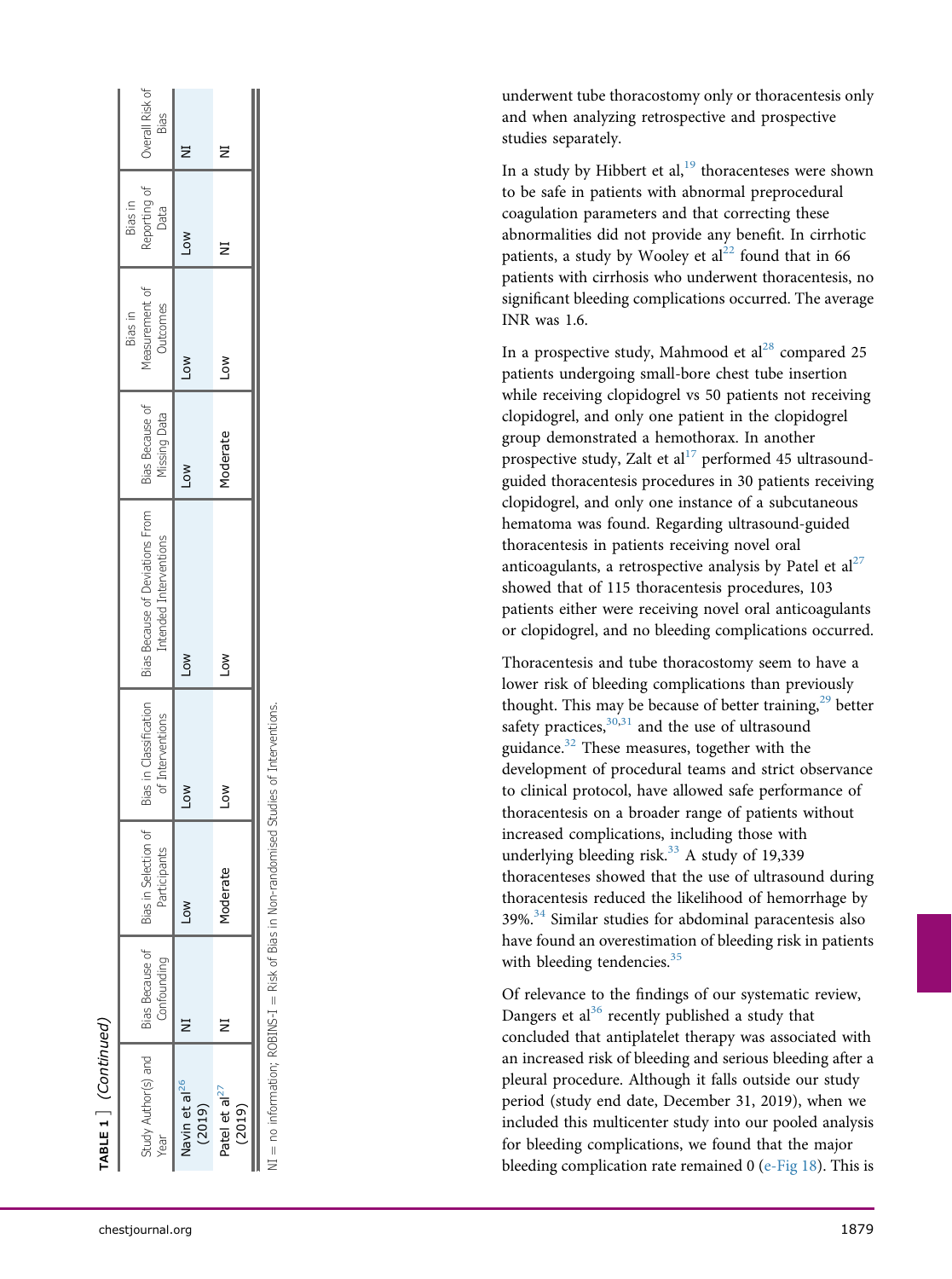#### <span id="page-5-0"></span>TABLE 2 ] Characteristics of Included Studies

| Study Author(s) and<br>Year            | Country                 | Study Type                  | Biodata:<br>Mean age, y<br>% Female<br>Mean BMI | Bleeding Risk Factors:<br>Medications<br>Comorbidities<br>Mean INR<br>Mean Plt<br>Mean Cr                                                                                                                                                                                                                                                             | Procedures:<br>No., Description<br>Indication                                                          | Procedurist Description                                                                     | Outcomes:<br>Major Bleeding Events,<br>No. (%)<br>Description                                                                                                           |
|----------------------------------------|-------------------------|-----------------------------|-------------------------------------------------|-------------------------------------------------------------------------------------------------------------------------------------------------------------------------------------------------------------------------------------------------------------------------------------------------------------------------------------------------------|--------------------------------------------------------------------------------------------------------|---------------------------------------------------------------------------------------------|-------------------------------------------------------------------------------------------------------------------------------------------------------------------------|
| McVay and<br>Toy <sup>11</sup> (1991)  | United<br><b>States</b> | Retrospective               | <b>NR</b><br><b>NR</b><br><b>NR</b>             | <b>Medications: NR</b><br>Liver disease, NR; renal<br>disease, 16.99%;<br>receiving dialysis, NR;<br>ventilator support, NR<br>INR > 1.5 1%<br>Plt < $50,000/\mu L$ , 10.5%<br>Mean INR, NR<br>Mean Plt, NR<br>Mean Cr, NR                                                                                                                            | 207 thoracenteses<br>Indication: pleural<br>effusion<br>207 of 608<br>procedures were<br>thoracenteses | <b>NR</b>                                                                                   | 19 (3.1%)<br>19 showed a Hb<br>drop of $> 2, 1$<br>patient required<br>transfusion; not<br>specified which<br>patients<br>underwent<br>paracentesis or<br>thoracentesis |
| Argento et al <sup>12</sup><br>(2011)  | United<br><b>States</b> | Retrospective<br>(abstract) | <b>NR</b><br><b>NR</b><br><b>NR</b>             | Aspirin, NR; clopidogrel,<br>1.9%; other antiplatelets,<br>NR; warfarin, 3.8%;<br>heparin, 5.71%; LMWH,<br>NR; NOAC, NR; other<br>medications, NR<br>Liver disease, NR; renal<br>disease, 17%; receiving<br>dialysis, NR; ventilator<br>support, NR<br>$INR > 1.5, 2.85\%$<br>Plt $<$ 50,000/µL, 6.67%<br>Mean INR, NR<br>Mean Plt, NR<br>Mean Cr, NR | 105 thoracenteses<br>Indication, NR                                                                    | <b>NR</b>                                                                                   | $\mathsf 0$                                                                                                                                                             |
| Ault and Rosen <sup>13</sup><br>(2011) | United<br><b>States</b> | Prospective<br>(abstract)   | <b>NR</b><br><b>NR</b><br><b>NR</b>             | Aspirin, 25%; clopidogrel,<br>100%; other antiplatelets,<br>8%; warfarin, 4%;<br>heparin, 4%; LMWH, 6%;<br>NOAC, 0%; other<br>medications, 3%<br>Liver disease, NR; renal<br>disease, 2%; receiving<br>dialysis, NR; ventilator<br>support, NR<br>$INR > 1.5, 13\%$<br>Plt $<$ 50,000/µL, 4%<br>Mean INR, NR<br>Mean Plt, NR<br>Mean Cr, NR           | 1,000 thoracenteses<br>Indication, NR                                                                  | Procedures were<br>performed<br>according to<br>established<br>procedure center<br>protocol | $\mathbf 0$                                                                                                                                                             |

 $\blacksquare$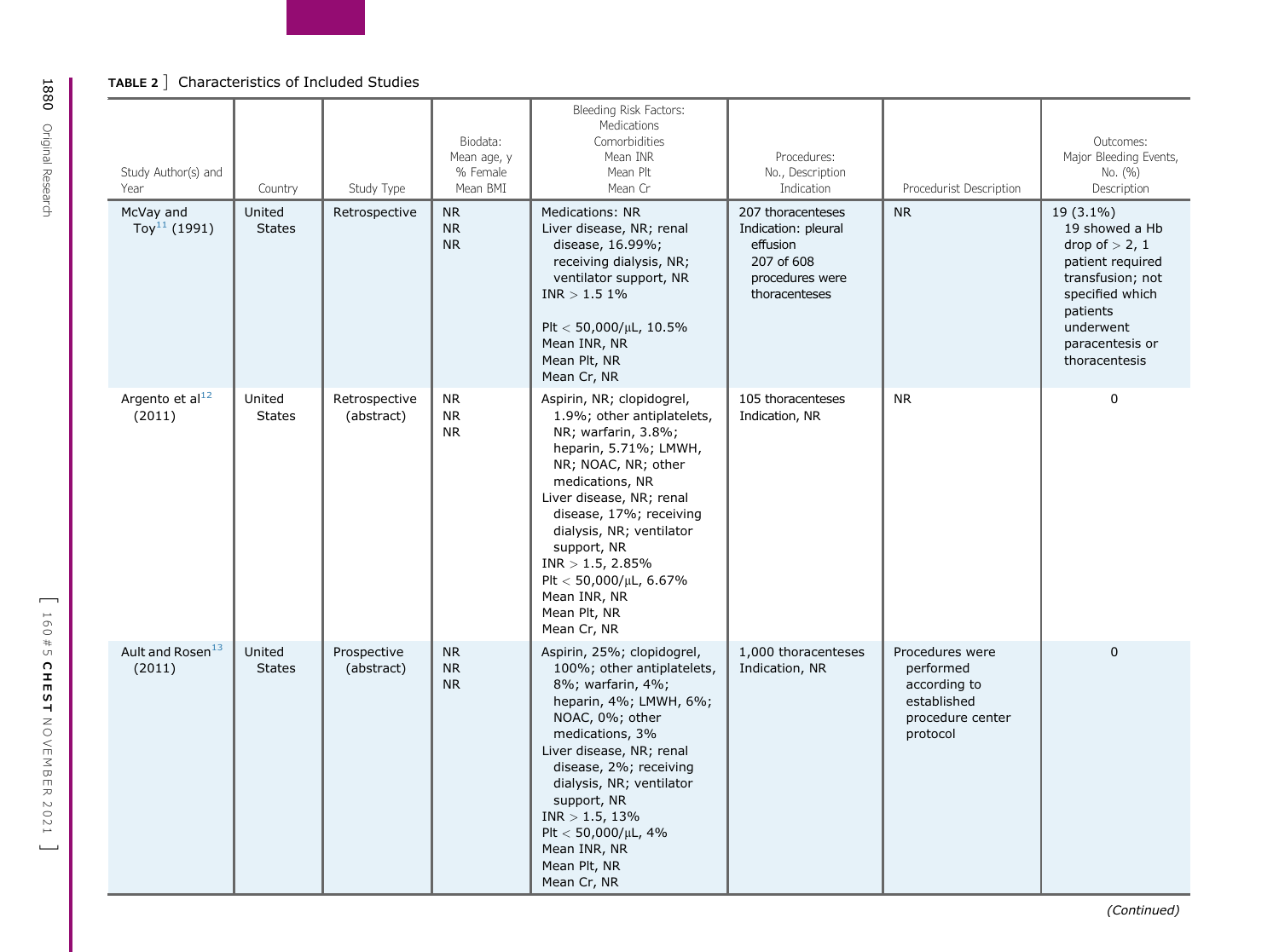## <code>TABLE 2</code>  $\,$  (Continued)

| Study Author(s) and<br>Year               | Country                 | Study Type                  | Biodata:<br>Mean age, y<br>% Female<br>Mean BMI | Bleeding Risk Factors:<br>Medications<br>Comorbidities<br>Mean INR<br>Mean Plt<br>Mean Cr                                                                                                                                                                                                                                                           | Procedures:<br>No., Description<br>Indication                                                  | Procedurist Description                             | Outcomes:<br>Major Bleeding Events,<br>No. (%)<br>Description |
|-------------------------------------------|-------------------------|-----------------------------|-------------------------------------------------|-----------------------------------------------------------------------------------------------------------------------------------------------------------------------------------------------------------------------------------------------------------------------------------------------------------------------------------------------------|------------------------------------------------------------------------------------------------|-----------------------------------------------------|---------------------------------------------------------------|
| Patel and Joshi <sup>14</sup><br>(2011)   | United<br><b>States</b> | Retrospective               | 70<br>43.97<br><b>NR</b>                        | Medications, NR<br>Liver disease, NR; renal<br>disease, NR; receiving<br>dialysis, NR; ventilator<br>support, NR<br>$INR > 1.5, 32.48\%$ <sup>a</sup><br>Plt < 50,000/ $\mu$ L, 6.08 <sup>b</sup><br>Mean INR, 1.53<br>Mean Plt, 247<br>Mean Cr, NR                                                                                                 | 1,076 thoracenteses<br>Indication, pleural<br>effusion                                         | Board-certified<br>radiologist (staff or<br>fellow) | 0                                                             |
| Abouzgheib<br>et al <sup>15</sup> (2012)  | United<br><b>States</b> | Retrospective               | 73.1<br>55.6%<br><b>NR</b>                      | Aspirin, NR; clopidogrel,<br>100%; other antiplatelets,<br>NR; warfarin, NR; heparin,<br>NR; LMWH, NR; NOAC,<br>NR; other medications, NR<br>Liver disease, NR; renal<br>disease, NR; receiving<br>dialysis, NR; ventilator<br>support, NR<br>$INR > 1.5$ , NR<br>Plt $<$ 50,000/ $\mu$ L, NR<br>Mean INR, NR<br>Mean Plt, NR<br>Mean Cr, NR        | 24 thoracostomy<br>Indication, pleural<br>effusion ( $n = 22$ ),<br>pneumothorax ( $n =$<br>2) | One of two<br>interventional<br>pulmonologists      | $\mathbf 0$                                                   |
| Irugulapati<br>et al <sup>16</sup> (2012) | United<br><b>States</b> | Retrospective<br>(abstract) | <b>NR</b>                                       | Aspirin, NR; clopidogrel,<br>100%; other antiplatelets,<br>NR; warfarin, NR; heparin,<br>NR; LMWH, NR; NOAC,<br>NR; other medications, NR<br>Liver disease, NR; renal<br>disease, 71.42%;<br>receiving dialysis, NR;<br>ventilator support, NR<br>$INR > 1.5$ , NR<br>Plt $<$ 50,000/ $\mu$ L, NR<br>Mean INR, NR<br>Mean Plt, NR<br>Average Cr, NR | 7 thoracenteses<br>Indication, NR                                                              | <b>NR</b>                                           | $\mathsf 0$                                                   |

1881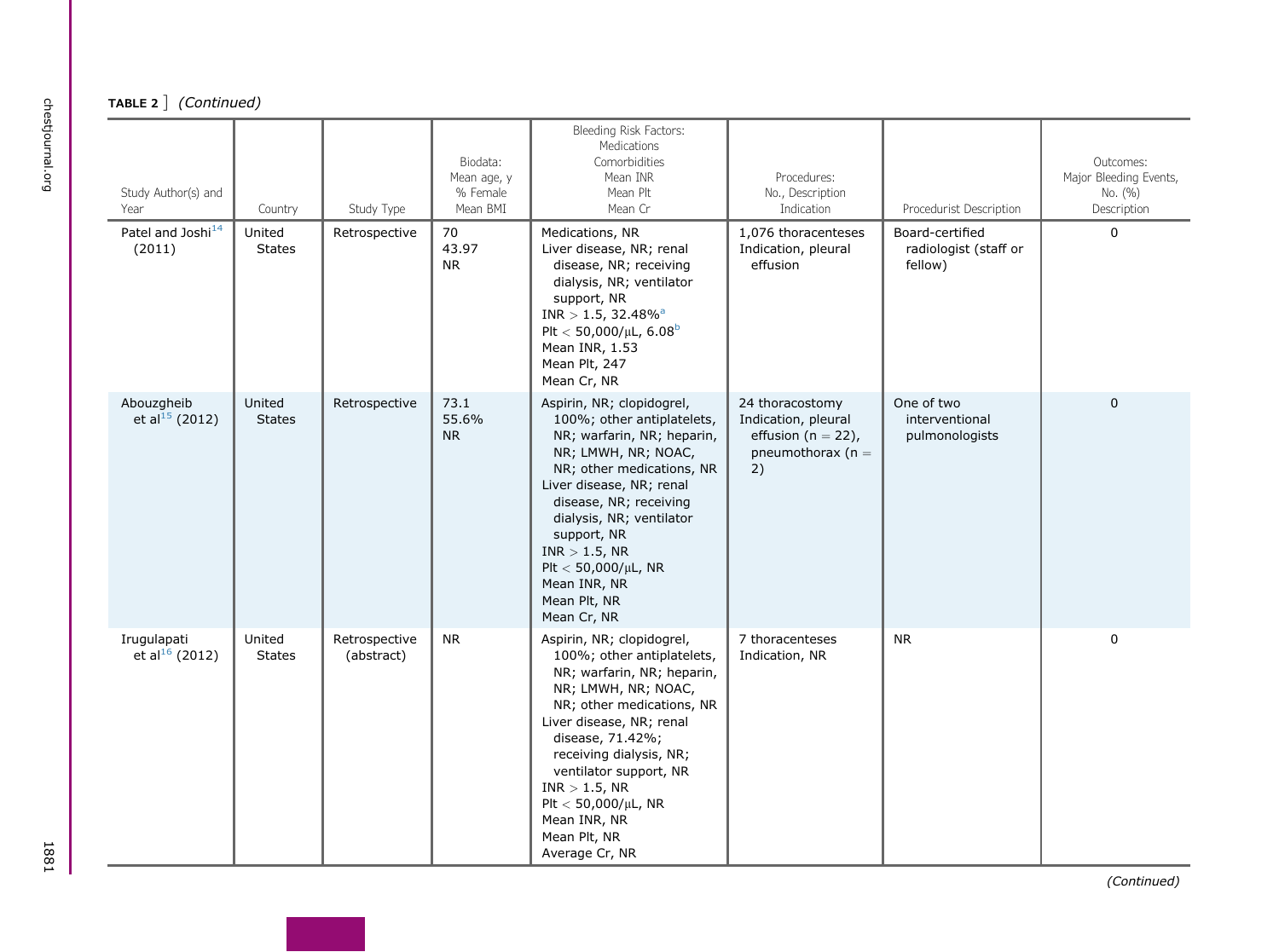TABLE 2 ] (Continued)

| Study Author(s) and<br>Year           | Country                 | Study Type    | Biodata:<br>Mean age, y<br>% Female<br>Mean BMI | Bleeding Risk Factors:<br>Medications<br>Comorbidities<br>Mean INR<br>Mean Plt<br>Mean Cr                                                                                                                                                                                                                                                     | Procedures:<br>No., Description<br>Indication                                                 | Procedurist Description                                                                                                                                                  | Outcomes:<br>Major Bleeding Events,<br>No. (%)<br>Description |
|---------------------------------------|-------------------------|---------------|-------------------------------------------------|-----------------------------------------------------------------------------------------------------------------------------------------------------------------------------------------------------------------------------------------------------------------------------------------------------------------------------------------------|-----------------------------------------------------------------------------------------------|--------------------------------------------------------------------------------------------------------------------------------------------------------------------------|---------------------------------------------------------------|
| Zalt et al <sup>17</sup><br>(2012)    | United<br><b>States</b> | Prospective   | 75.5<br>70%<br><b>NR</b>                        | Aspirin, NR; clopidogrel,<br>100%; other antiplatelets,<br>NR; warfarin, NR; heparin,<br>NR; LMWH, NR; NOAC,<br>NR; other medications, NR<br>Liver disease, NR; renal<br>disease, NR; receiving<br>dialysis, NR; ventilator<br>support, NR<br>INR > 1.5, 0<br>Plt < $50,000/\mu L$ , 0<br>Mean INR, NR<br>Mean Plt, NR<br>Mean Cr, NR         | 45 thoracenteses<br>Indication, pleural<br>effusion                                           | Interventional<br>pulmonology<br>attending<br>physicians and<br>interventional<br>pulmonology<br>fellows; ultrasound<br>quidance (SonoSite)<br>used in all<br>procedures | $\mathbf{0}$                                                  |
| Dammert et al <sup>18</sup><br>(2013) | United<br><b>States</b> | Retrospective | 71<br>30%<br>28                                 | Aspirin, 91%; clopidogrel,<br>100%; other antiplatelets,<br>NR; warfarin, NR; heparin,<br>NR; LMWH, NR; NOAC,<br>NR; other medications, NR<br>Liver disease, NR; renal<br>disease, 20.9%; receiving<br>dialysis, NR; ventilator<br>support, NR<br>INR > 1.5, 2.33%<br>Plt < $50,000/\mu L$ , 0<br>Mean INR, NR<br>Mean Plt, NR<br>Mean Cr, NR | 43 thoracostomy<br>Indication, pleural<br>effusion ( $n = 40$ ),<br>pneumothorax $(n =$<br>3) | Pulmonary and critical<br>care fellow under<br>the supervision of<br>an interventional<br>pulmonologist                                                                  | $\mathbf 0$                                                   |
| Hibbert et al <sup>19</sup><br>(2013) | United<br><b>States</b> | Retrospective | 68<br>48%<br><b>NR</b>                          | Medications, NR<br>Liver disease, NR; renal<br>disease, NR; receiving<br>dialysis, NR; ventilator<br>support, NR<br>INR > 1.5, 88%<br>Plt < $50,000/\mu L$ , 17<br>Average INR, 1.9<br>Average Plt, 211<br>Average Cr, NR                                                                                                                     | 706 thoracentesis<br>Indication, NR                                                           | <b>NR</b>                                                                                                                                                                | $\pmb{0}$                                                     |

]

 $\blacksquare$ 

(Continued)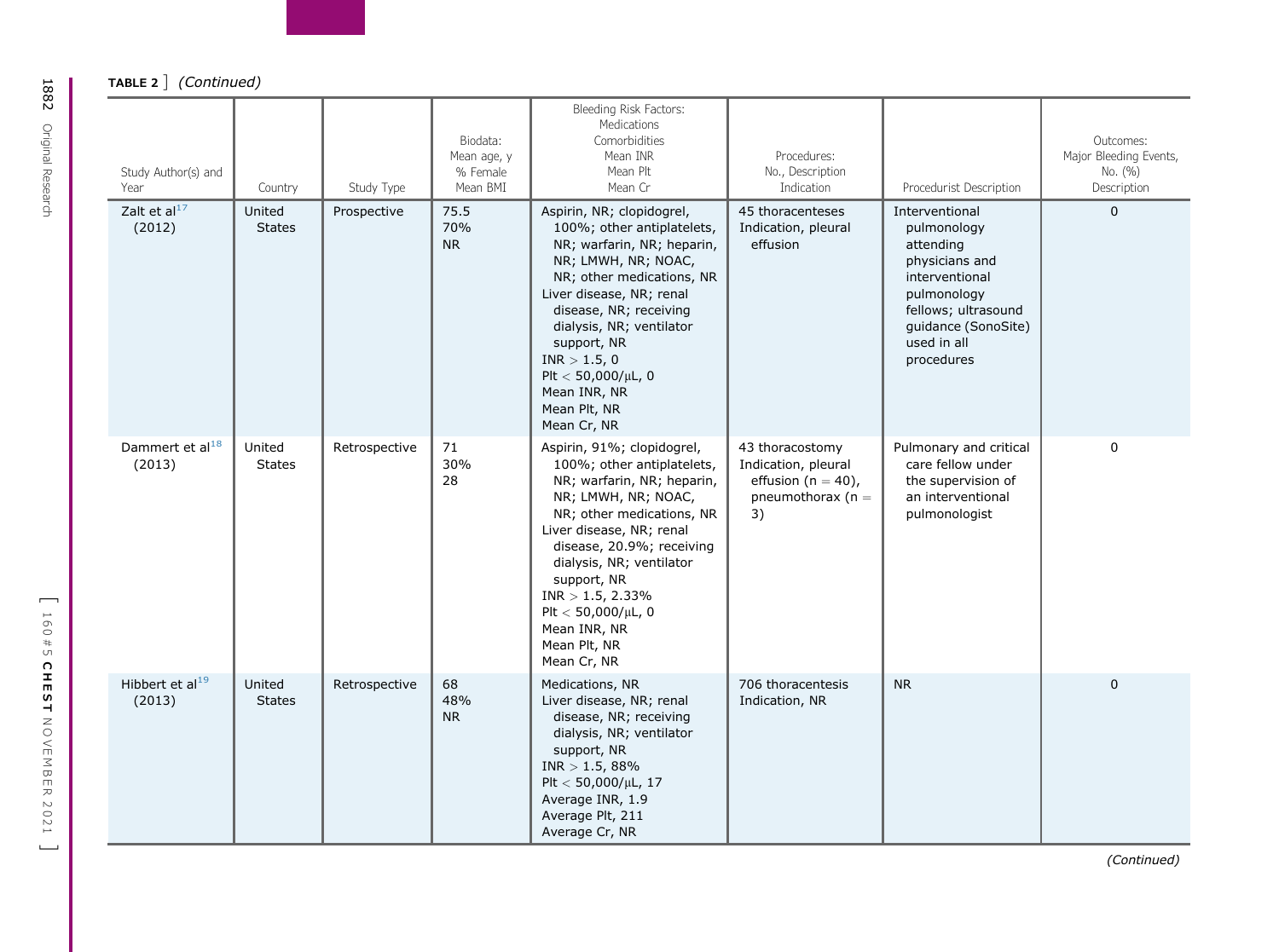## <code>TABLE 2</code>  $\,$  (Continued)

| Study Author(s) and<br>Year            | Country                 | Study Type                | Biodata:<br>Mean age, y<br>% Female<br>Mean BMI | Bleeding Risk Factors:<br>Medications<br>Comorbidities<br>Mean INR<br>Mean Plt<br>Mean Cr                                                                                                                                                                                                                                                    | Procedures:<br>No., Description<br>Indication                                                                   | Procedurist Description                                                                                       | Outcomes:<br>Major Bleeding Events,<br>No. (%)<br>Description                                                                                                                                                                                 |
|----------------------------------------|-------------------------|---------------------------|-------------------------------------------------|----------------------------------------------------------------------------------------------------------------------------------------------------------------------------------------------------------------------------------------------------------------------------------------------------------------------------------------------|-----------------------------------------------------------------------------------------------------------------|---------------------------------------------------------------------------------------------------------------|-----------------------------------------------------------------------------------------------------------------------------------------------------------------------------------------------------------------------------------------------|
| Mahmood et al <sup>20</sup><br>(2013)  | United<br><b>States</b> | Prospective               | 70.2<br>16%<br>25.3                             | Aspirin, 88%; clopidogrel,<br>100%; other antiplatelets,<br>NR; warfarin, NR; heparin,<br>0%; LMWH, 0%; NOAC,<br>NR; other medications, NR<br>Liver disease, NR; renal<br>disease, 12%; receiving<br>dialysis, NR; ventilator<br>support, NR<br>$INR > 1.5$ , NR<br>Plt $<$ 50,000/µL, NR<br>Mean INR, 1.16<br>Mean Plt, 278<br>Mean Cr, 159 | 17 thoracenteses<br>8 thoracostomies<br>Indication, NR                                                          | Interventional<br>pulmonology<br>attending<br>physicians or by<br>fellows under direct<br>faculty supervision | 1(4%)<br>Hemothorax                                                                                                                                                                                                                           |
| Puchalski et al <sup>4</sup><br>(2013) | United<br><b>States</b> | Prospective               | 68.6<br>46%<br>26.9                             | Aspirin, NR; clopidogrel,<br>12%; other antiplatelets,<br>NR; warfarin, NR; heparin<br>or LMWH, 11%; NOAC,<br>NR; other medications, NR<br>Liver disease, NR; renal<br>disease, 31%; receiving<br>dialysis, NR; ventilator<br>support NR<br>$INR > 1.5$ , 34%<br>Plt < $50,000/\mu L$ , 12%<br>Mean INR, NR<br>Mean Plt, NR<br>Mean Cr, NR   | 130 thoracenteses<br>Indication, pleural<br>effusion                                                            | Performed by a<br>physician or<br>physician assistant<br>using ultrasound<br>guidance                         | 1(0.77%)<br>Underwent<br>thoracotomy with<br>decortication after<br>thoracentesis for<br>an empyema, bled<br>300 mL during<br>surgery and<br>received 4 units of<br>fresh frozen<br>plasma and 3 L of<br>intravenous fluids<br>during surgery |
| Dangers et al <sup>21</sup><br>(2015)  | France                  | Prospective<br>(abstract) | 73<br>11%<br><b>NR</b>                          | Medications, NR<br>Liver disease, NR; renal<br>disease, 42%; receiving<br>dialysis, NR; ventilator<br>support, NR<br>$INR > 1.5$ , NR<br>Plt < $100,000/\mu L$ , 7.5%<br>Mean INR, NR<br>Mean Plt, NR<br>Mean Cr, NR                                                                                                                         | 1,133 pleural<br>procedures (pleural<br>biopsies, chest tube<br>insertions,<br>thoracentesis)<br>Indication, NR | 8 respiratory care<br>departments and 11<br>medical ICUs                                                      | $5(2.7\%)$<br>Includes<br>hemothorax,<br>hematoma, and<br>hemoptysis, but<br>breakdown of<br>numbers<br>uncertain                                                                                                                             |

1883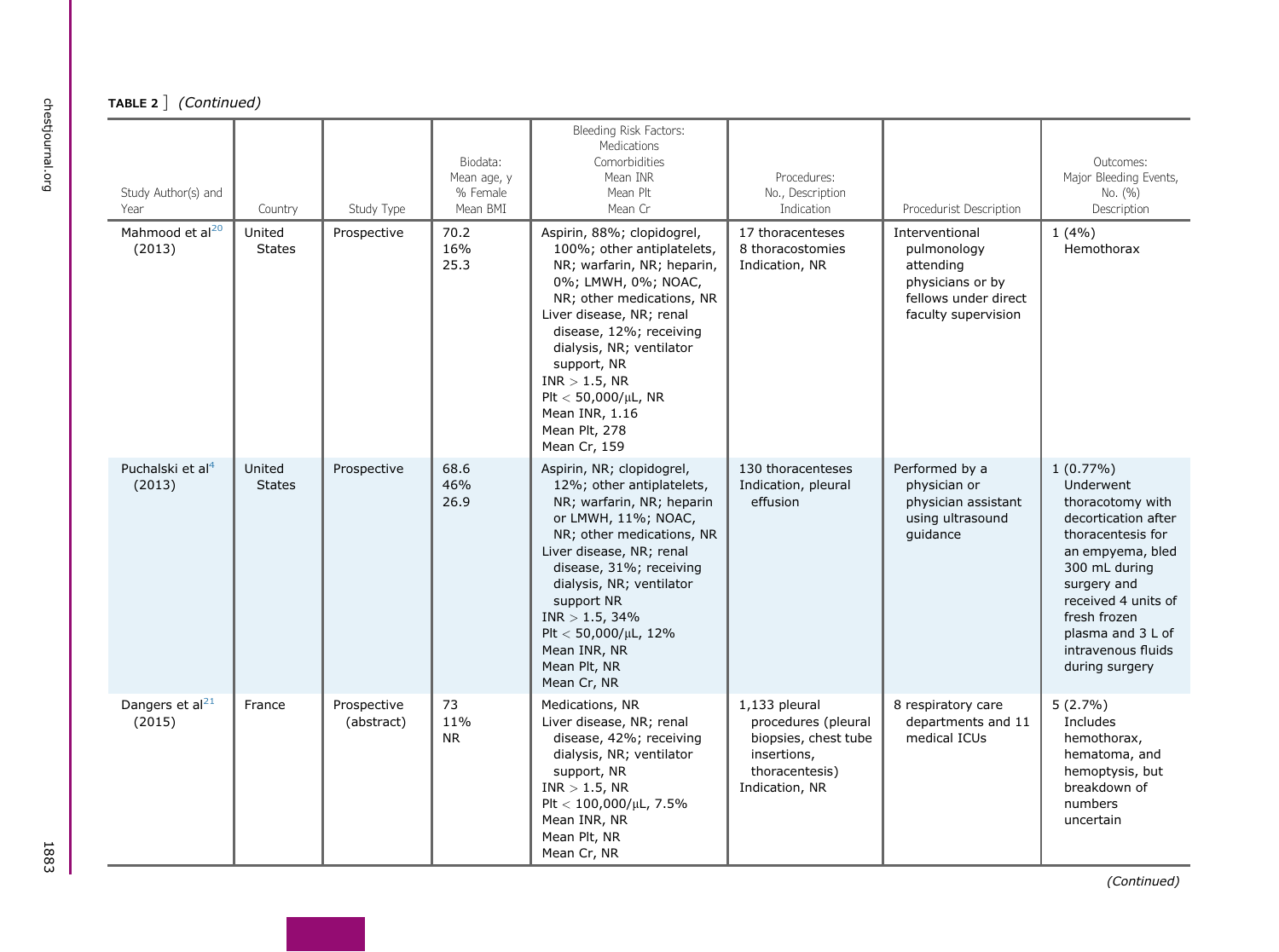| - 1                                   |                                        |                             |                                                 |                                                                                                                                                                                                                                                        |                                                      |                                                                        |                                                                                                                                    |
|---------------------------------------|----------------------------------------|-----------------------------|-------------------------------------------------|--------------------------------------------------------------------------------------------------------------------------------------------------------------------------------------------------------------------------------------------------------|------------------------------------------------------|------------------------------------------------------------------------|------------------------------------------------------------------------------------------------------------------------------------|
| Study Author(s) and<br>Year           | Country                                | Study Type                  | Biodata:<br>Mean age, y<br>% Female<br>Mean BMI | Bleeding Risk Factors:<br>Medications<br>Comorbidities<br>Mean INR<br>Mean Plt<br>Mean Cr                                                                                                                                                              | Procedures:<br>No., Description<br>Indication        | Procedurist Description                                                | Outcomes:<br>Major Bleeding Events,<br>No. $(% )$<br>Description                                                                   |
| Wooley et al <sup>22</sup><br>(2016)  | United<br><b>States</b>                | Retrospective<br>(abstract) | <b>NR</b><br><b>NR</b><br><b>NR</b>             | Medications, NR<br>Liver disease, 100%; renal<br>disease, NR; receiving<br>dialysis, NR; ventilator<br>support, 0%<br>$INR > 1.5$ , NR<br>Plt $<$ 50,000/µL, NR<br>Mean INR, 1.6<br>Mean Plt, NR<br>Mean Cr, NR                                        | 66 thoracenteses<br>Indication, NR                   | <b>NR</b>                                                              | $\mathbf{0}$                                                                                                                       |
| Shojaee et al <sup>23</sup><br>(2018) | United<br>States,<br>United<br>Kingdom | Retrospective               | 57<br>35.4%<br><b>NR</b>                        | Medications, NR<br>Liver disease, NR; renal<br>disease, NR; receiving<br>dialysis, NR; ventilator<br>support, NR<br>$INR > 1.5$ , NR<br>Plt $<$ 50,000/ $\mu$ L, NR<br>Average INR, 1.7<br>Average Plt, 118.9<br>Average Cr, 132                       | 274 thoracenteses<br>Indication, pleural<br>effusion | 9 attending<br>physicians, 261<br>postgraduates year<br>4-7, 4 unknown | $5(1.8\%)$<br>Hemothorax                                                                                                           |
| Orlandi et al <sup>24</sup><br>(2018) | Italy                                  | Retrospective               | 70.8<br>10%<br><b>NR</b>                        | Medications, NR<br>Liver disease, 0%; renal<br>disease, 0%; receiving<br>dialysis, 0%; ventilator<br>support, NR<br>INR > 1.5,0%<br>Plt $<$ 50,000/µL, 100%<br>Mean INR, NR<br>Mean Plt, NR<br>Mean Cr, NR                                             | 41 thoracenteses<br>Indication, pleural<br>effusion  | 5 experienced<br>physicians <sup>c</sup> of the<br>department          | $(0.69\%)$<br>Bleeding only<br>occurred in those<br>without<br>ultrasound<br>guidance; no<br>events when<br>ultrasound was<br>used |
| Perl et al <sup>25</sup><br>(2018)    | United<br><b>States</b>                | Retrospective<br>(abstract) | <b>NR</b><br><b>NR</b><br><b>NR</b>             | Aspirin, 46.6%; clopidogrel,<br>100%; other antiplatelets,<br>NR; warfarin, 2.27%;<br>heparin, 0%; LMWH, NR;<br>NOAC, 2.27%; other<br>medications, NR<br>Liver disease, NR; renal<br>disease, NR; receiving<br>dialysis, NR; ventilator<br>support, NR | 88 thoracenteses<br>Indication, pleural<br>effusion  | <b>NR</b>                                                              | 0                                                                                                                                  |

 $\blacksquare$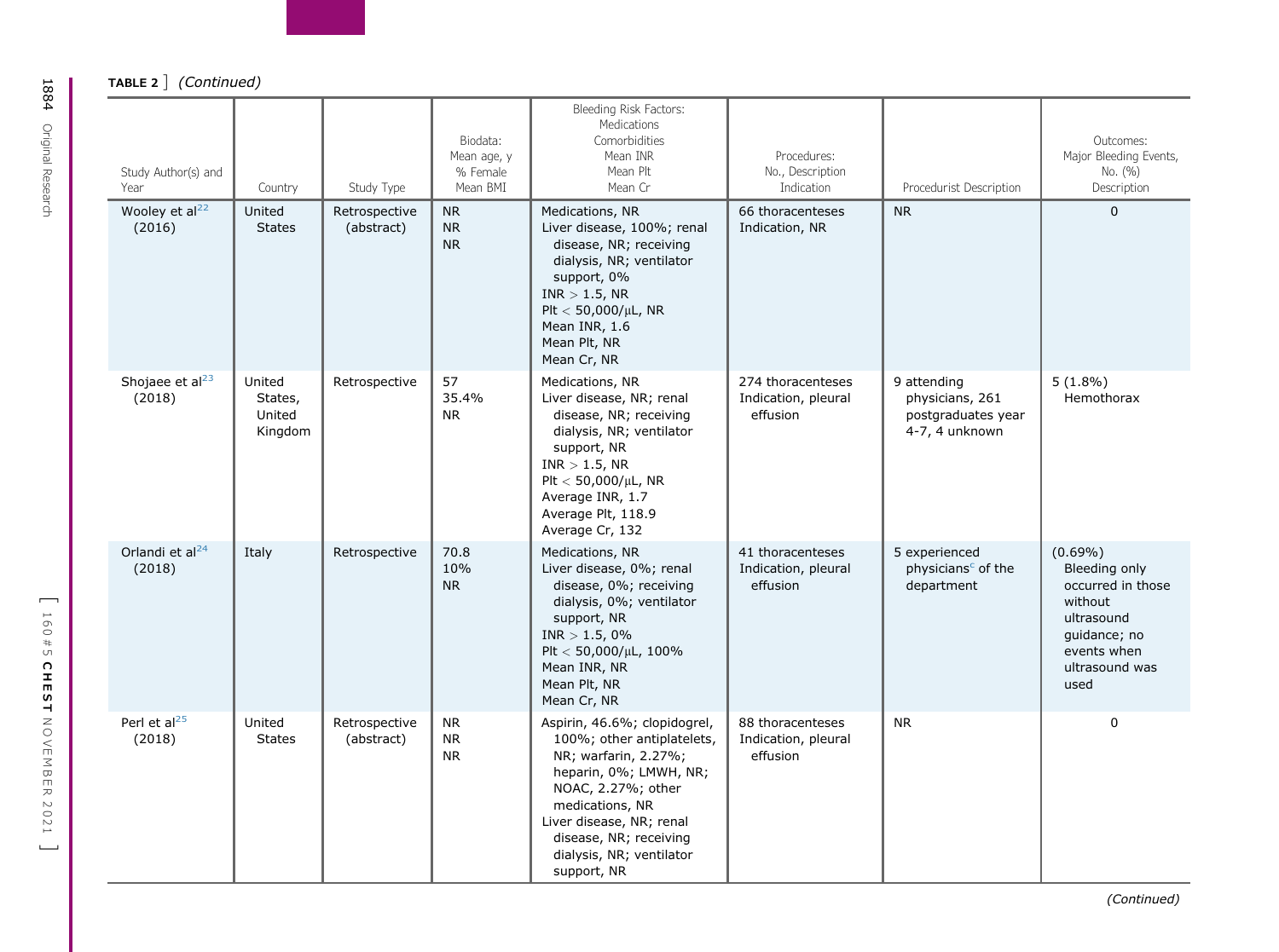#### <code>TABLE 2</code>  $\,$  (Continued)

| Study Author(s) and<br>Year         | Country                 | Study Type    | Biodata:<br>Mean age, y<br>% Female<br>Mean BMI | Bleeding Risk Factors:<br>Medications<br>Comorbidities<br>Mean INR<br>Mean Plt<br>Mean Cr                                                                                                                                                                                                                                                                   | Procedures:<br>No., Description<br>Indication                                                    | Procedurist Description                                                                                                                                | Outcomes:<br>Major Bleeding Events,<br>No. (%)<br>Description |
|-------------------------------------|-------------------------|---------------|-------------------------------------------------|-------------------------------------------------------------------------------------------------------------------------------------------------------------------------------------------------------------------------------------------------------------------------------------------------------------------------------------------------------------|--------------------------------------------------------------------------------------------------|--------------------------------------------------------------------------------------------------------------------------------------------------------|---------------------------------------------------------------|
|                                     |                         |               |                                                 | $INR > 1.5$ , NR<br>Plt $<$ 50,000/ $\mu$ L, NR<br>Mean INR, NR<br>Mean Plt, NR<br>Mean Cr, NR                                                                                                                                                                                                                                                              |                                                                                                  |                                                                                                                                                        |                                                               |
| Navin et al $^{26}$<br>(2019)       | United<br><b>States</b> | Retrospective | 62<br>42.22%<br><b>NR</b>                       | Aspirin, NR; clopidogrel,<br>4.08%; other<br>antiplatelets, NR; warfarin,<br>NR; heparin, NR; LMWH,<br>NR; NOAC, NR; other<br>medications, NR<br>Liver disease, NR; renal<br>disease, NR; receiving<br>dialysis, NR: ventilator<br>support, NR<br>$INR > 1.5, 100\%$<br>Plt $<$ 50,000/ $\mu$ L, 0%<br>Mean INR, 2.3<br>Mean Plt, NR<br>Mean Cr, NR         | 49 thoracostomies<br>Indication, pleural<br>effusion ( $n = 23$ ),<br>pneumothorax<br>$(n = 26)$ | Ultrasound-guided<br>procedures by<br>interventional<br>radiologists or<br>pulmonologist, CT-<br>guided procedures<br>by interventional<br>radiologist | $\mathbf 0$                                                   |
| Patel et al <sup>27</sup><br>(2019) | United<br><b>States</b> | Retrospective | <b>NR</b><br>27.8%<br><b>NR</b>                 | Aspirin, 0%; clopidogrel,<br>60%: other antiplatelets,<br>2.6%; warfarin, 0%;<br>heparin, 2.61%: LMWH,<br>NR; NOAC, 37.4%; other<br>medications, NR<br>Liver disease, NR; renal<br>disease, NR; receiving<br>dialysis, NR; ventilator<br>support, NR<br>$INR > 1.5$ , NR<br>Plt $<$ 50,000/ $\mu$ L, NR<br>Mean INR, 1.5<br>Mean Plt, 249<br>Mean Cr, 154.7 | 115 thoracenteses<br>Indication, pleural<br>effusion                                             | Experienced<br>interventional<br>pulmonologists and<br>radiologists, and<br>trainees (fellows<br>and residents)<br>under direct<br>supervision         | 0                                                             |

Major bleeding events are defined as hemothorax, hemoptysis, hemoglobin drop of > 2 g/dL or requiring transfusion, or bleeding requiring surgical intervention. Cr = creatinine; Hb = hemoglobin; INR = international normalized ratio; LMWH = low molecular weight heparin; NOAC = novel oral anticoagulant; NR = not reported; Plt = platelets.

 $^{\circ}$ Two hundred sixty-seven with INR  $> 1.5$  of 822 procedures with available INR.

 $^{\text{b}}$ Fifty-eight with platelets  $< 50,000/\mu$ L of 953 procedures with available platelet data.

<span id="page-10-2"></span><span id="page-10-1"></span><span id="page-10-0"></span>cally bigger than perform thoracentesis and had performed more than 200 procedures with and without ultrasound guidance.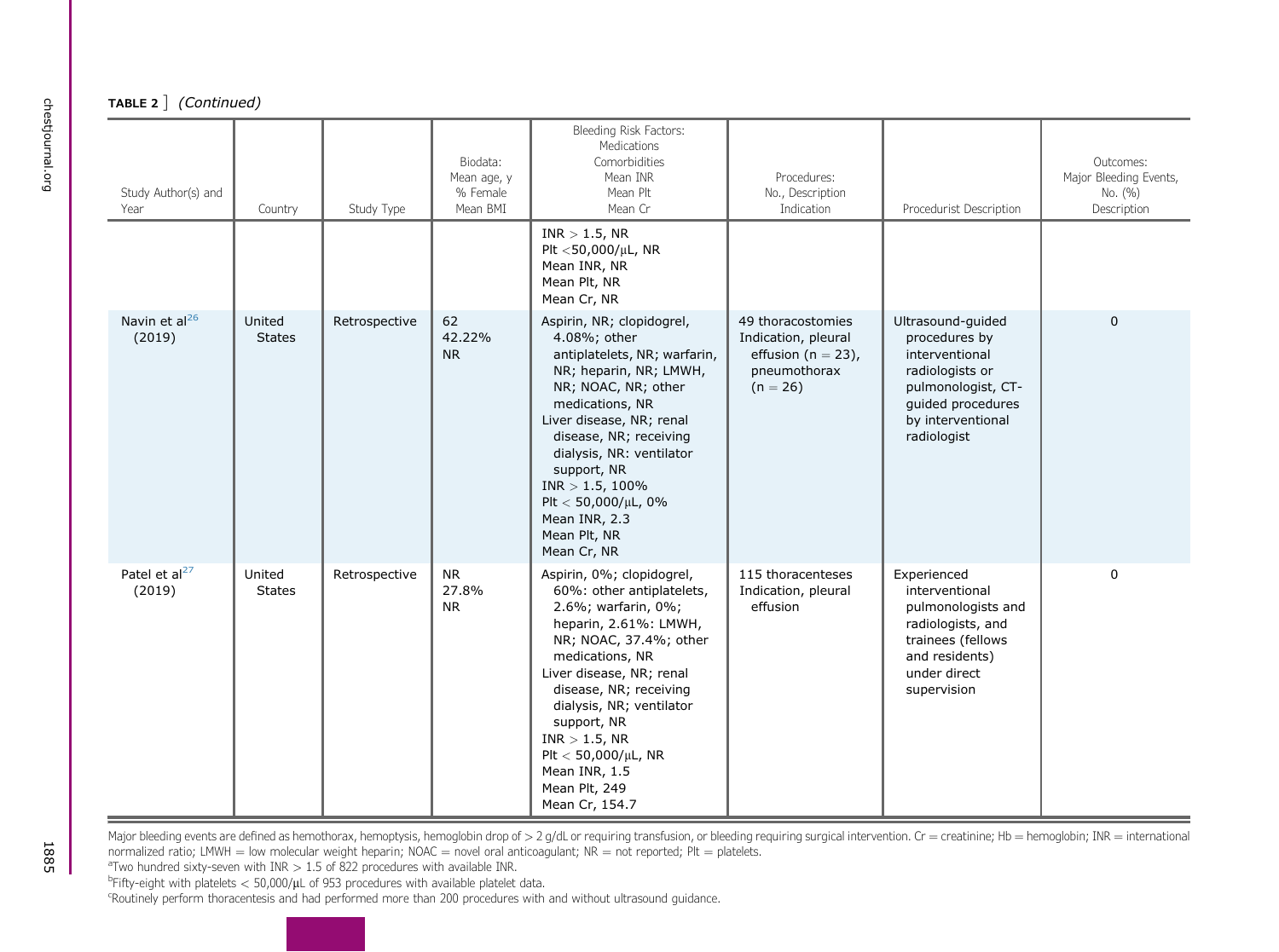<span id="page-11-0"></span>

ES = effect estimate Heterogeneity chi2 = 86.17 (d.f = 17) *P* = .00  $I<sup>2</sup>$  (variation in ES attributable to heterogeneity) = 80.27% Estimate of between-study variance  $Tau^2 = 0.02$ Test of ES = 0 : z = 0.62 *P* = .53

[number] = reference number of study

Figure 1 – Forest plot showing major bleeding complications (all studies,  $n = 18$ ). Heterogeneity  $\chi^2 = 86.17$  (degrees of freedom, 17); P = .00. I<sup>2</sup> (variation in ES attributable to heterogeneity) = 80.27%. Estimate of between-study variance  $\tau^2 = 0.02$ . Test of  $ES = 0$ ;  $z = 0.62$ ; P = .53. ES = effect estimate.

likely because although the study population was large  $(n = 1,124)$ , only 186 patients were receiving antiplatelets. Looking at the study characteristics, the patients receiving antiplatelets in this study also experienced more renal failure, and thus would be at a higher risk of bleeding. Also relatively less use of image guidance  $(< 80\%)$  and a higher percentage of junior operators (> 50%) was noted. The 24-h incidence of bleeding was 1.33% (95% CI, 0.71%-2.05%) in the entire population, 3.23% (95% CI, 1.08%-5.91%) in the antiplatelet group, and 0.96% (95% CI, 0.43%-1.60%) in the control group. The 95% CI of bleeding incidence in

the antiplatelet group and control group overlapped. Similarly, the serious bleeding incidence of both groups also overlapped: serious bleeding incidence was 0.71% (95% CI, 0.27%-1.25%) in the overall study group, 2.69% (95% CI, 0.54%-5.38%) in the antiplatelet group, and 0.32% (95% CI, 0%-0.75%) in the control group. In the overall population, the study found a low rate of severe bleeding at 0.71% (95% CI, 0.27%-1.25%), with no mortality, which is consistent with our findings of 0 mortality in our systematic review. Dangers et al acknowledge that bleeding risk may be considered acceptable when balanced with the risk of a serious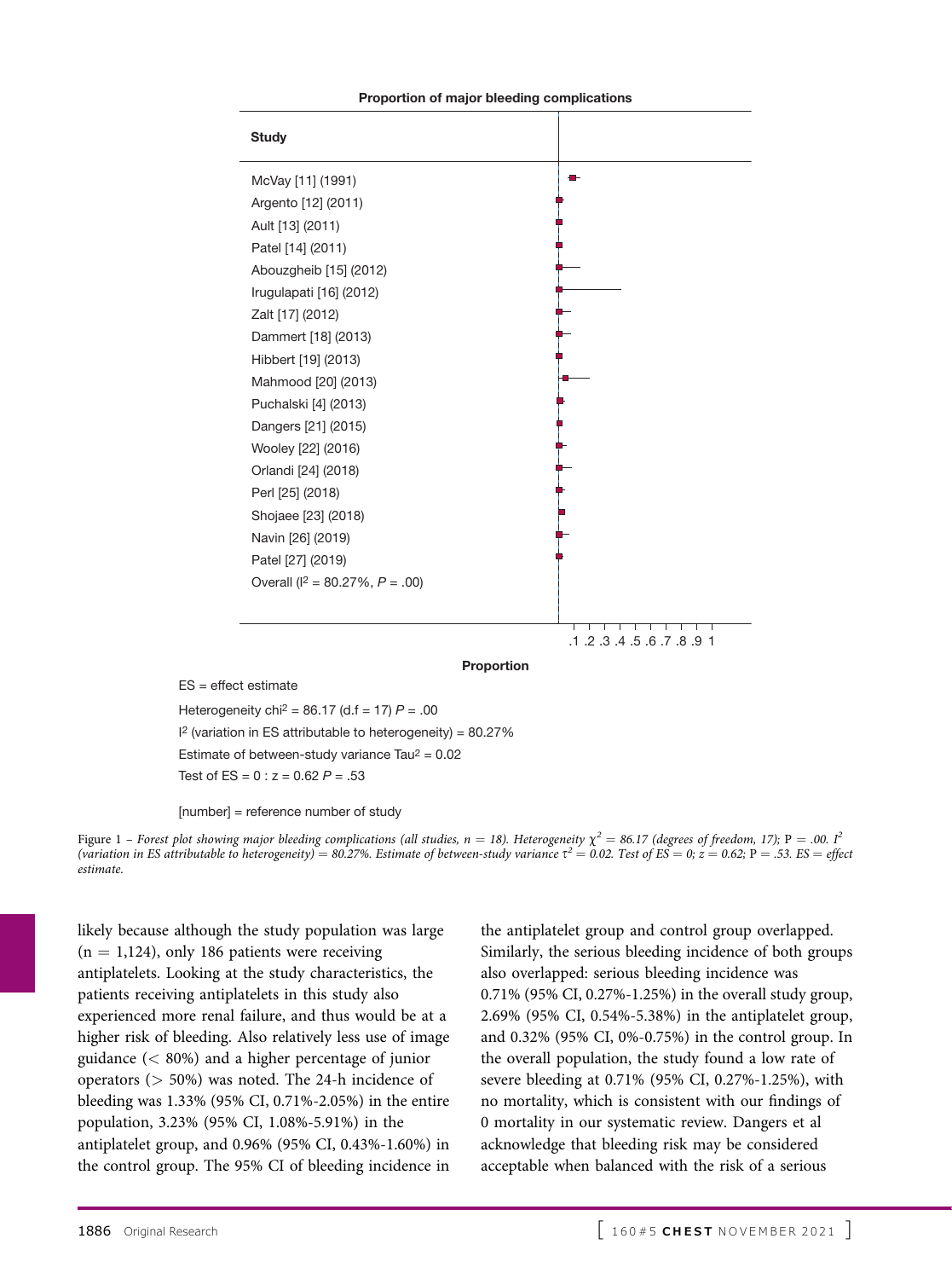<span id="page-12-0"></span>

Figure 2 – Funnel plot for all studies ( $n = 18$ ). Egger's test for small-study effects,  $P = .484$ .  $ES = effect$ estimate.

Egger's test for small-study effects, *P* = .484

cardiovascular event associated with antiplatelet drug withdrawal in patients at high risk of thrombosis, and we agree that a personalized approach should be taken. We agree with Dangers et al's conclusions that the rates of bleeding and severe bleeding were low, indicating that pleural procedures may be performed with acceptable risk when antiplatelet therapy cannot be interrupted.

Collectively, the results of this systematic review suggest that thoracentesis and tube thoracostomy may be safe to perform in patients with uncorrected bleeding tendencies. Existing concerns regarding bleeding risk in this patient group may lead to an unnecessary delay in performing these procedures. In addition, testing for and unnecessarily correcting bleeding tendencies have their own downsides. For example, administering fresh frozen plasma or platelets to correct abnormal laboratory values exposes patients to the risks of transfusion of blood

products[.37](#page-14-21) Moreover, withholding antiplatelets or anticoagulants before a procedure may increase the risk of thrombotic events unnecessarily. In patients receiving clopidogrel for coronary stents, premature discontinuation of clopidogrel is associated with an increased risk of thrombosis $38$  and myocardial infarction<sup>[39](#page-14-23)</sup> and an increase in overall mortality.<sup>[40](#page-14-24)</sup>

Although the total number of studied procedures was substantial ( $n = 5,134$ ), this review has certain limitations. Only five of 18 of the included studies were prospective studies, and some of the included studies had imperfections leading to a risk of bias. In addition, most of the studies included were observational studies. The Risk of Bias in Non-randomised Studies of Interventions tool revealed that the overall risk of bias was serious in two studies and moderate in one study, although the remaining 15 studies generally showed low

<span id="page-12-1"></span>

| TABLE 3   Subgroup Analyses of Bleeding Complications |  |  |
|-------------------------------------------------------|--|--|
|                                                       |  |  |

| Subgroup                   | No. of Studies | Pooled Results of Major<br>Bleeding Complication<br>Rates (95% CI) | $I^2$ , % | P Value for Test of<br>Heterogeneity | P Value for<br>Egger's Test |
|----------------------------|----------------|--------------------------------------------------------------------|-----------|--------------------------------------|-----------------------------|
| Drug-related risks only    | 6              | $0(0\% - 0\%)$                                                     | 0.00      | .59                                  | .449                        |
| Thrombocytopenic risk only |                | $0(0\% - 9\%)$                                                     | <b>NA</b> | <b>NA</b>                            | <b>NA</b>                   |
| Elevated INR risk only     |                | $0(0\% - 5\%)$                                                     | <b>NA</b> | <b>NA</b>                            | <b>NA</b>                   |
| Tube thoracostomy only     | 3              | $0(0\% - 2\%)$                                                     | 0.00      | .97                                  | <b>NA</b>                   |
| Thoracentesis only         | 13             | $0(0\% - 1\%)$                                                     | 85.16     | .00.                                 | .526                        |
| Retrospective studies only | 13             | $0(0\% - 1\%)$                                                     | 83.78     | .00                                  | .728                        |
| Prospective studies only   | 5              | $0(0\% - 1\%)$                                                     | 66.10     | .02                                  | .281                        |

 $INR =$  international normalized ratio;  $NA =$  not applicable.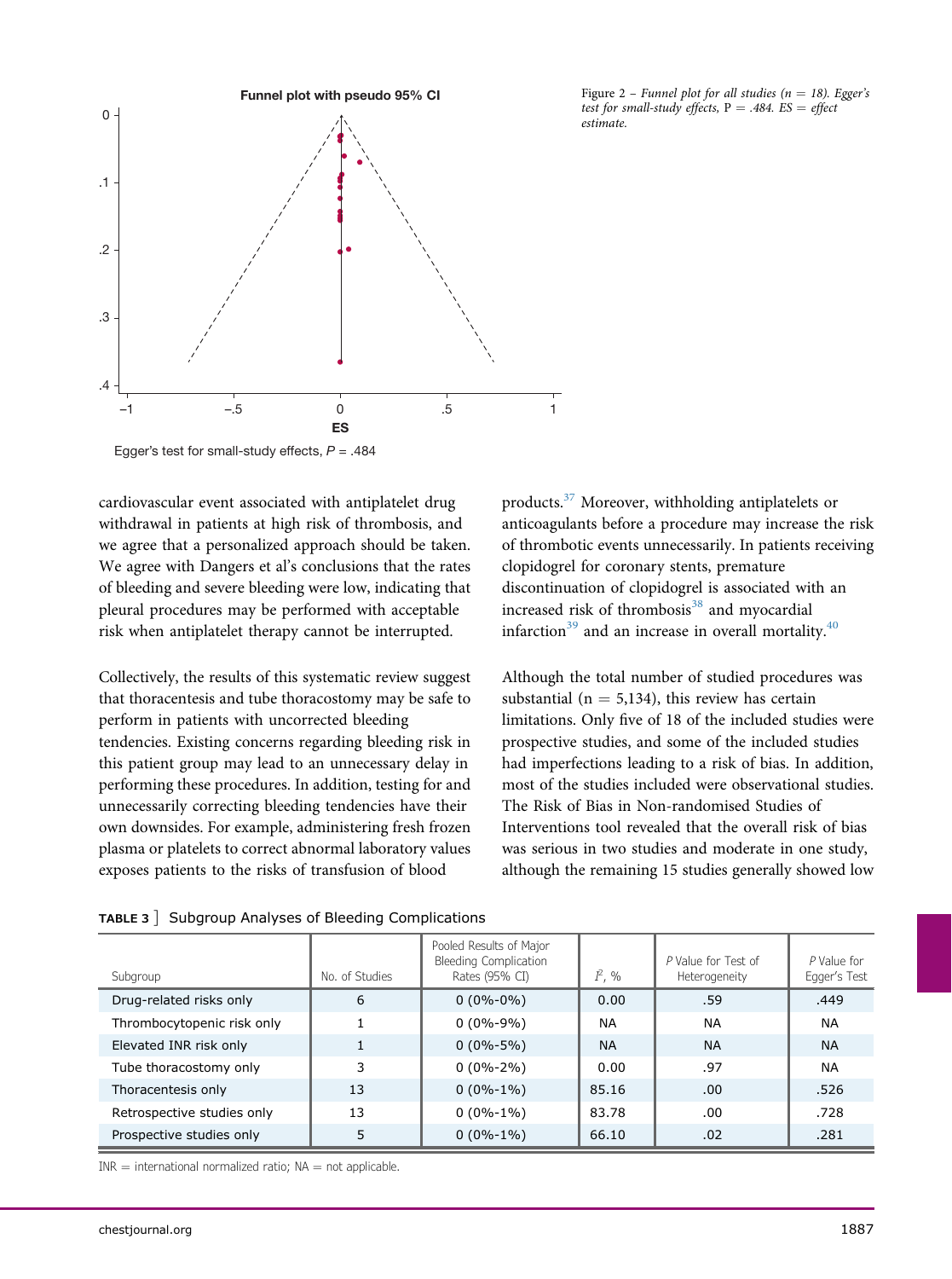<span id="page-13-20"></span>risks of bias in the assessable domains. Another limitation we recognize is the heterogeneity of the studies included, ranging from patients who were thrombocytopenic, those with elevated INR, and those who were receiving antiplatelets and anticoagulants. In addition, the analysis was performed in patients who underwent either thoracentesis or tube thoracostomy, as well as the inclusion of both retrospective and prospective studies. We have attempted to overcome this by performing subgroup analyses of patients with drugrelated risk only, thrombocytopenic risk only, elevated INR risk only, tube thoracostomy only, thoracentesis only, retrospective studies only, and prospective studies only. The results of these are consistent with the analysis performed for all 18 included studies [\(e-Figs 4-17](#page-14-0)).

# <span id="page-13-11"></span>Interpretation

To conclude, in our review on the safety of thoracentesis and tube thoracostomy in patients with bleeding tendencies, the pooled complication rate of major

bleeding and mortality was low. This study suggests that in appropriately selected patients with bleeding tendency, thoracentesis or tube thoracostomy can be performed safely. Our results support the Society of Interventional Radiology 2019 Periprocedural Management of Thrombotic and Bleeding Risk in Patients Undergoing Percutaneous Image-Guided Interventions—Part II guidelines, which state that thoracentesis and nontunnelled chest tube insertion for pleural effusions are low-bleeding risk procedures for which routine preprocedural checks of INR, hemoglobin, or platelet count are not recommended. In light of the growing evidence supporting the safety of thoracentesis and chest tube insertion in patients with bleeding tendency and the potential benefits of promptly performing pleural procedures while avoiding unnecessary coagulopathy correction, a review of guidelines that addresses more recent studies is needed.

# Acknowledgments

<span id="page-13-19"></span>Author contributions: C. F. is the author responsible for all content of the manuscript. K. C. S. and C. F. designed the study. C. F., C. W.C. T., and D. K. Y. T. contributed to the data collection. C. F., C. W.C. T., and D. K. Y. T. extracted the data. K. C. S. performed the data analysis. C. F., C. W.C. T., and D. K. Y. T. provided statistical support. C. F. wrote the initial draft of the manuscript. All authors (C. F., C. W.C. T., D. K. Y. T., and K. C. S.) contributed to the writing the manuscript. All authors read and approved the manuscript.

Financial/nonfinancial disclosures: The authors have reported to CHEST the following: K. C. S. has received honoraria and travel support from Medtronic. None declared (C. F., C. W.C. T., D. K. Y. T.).

Additional information: All of the data used in the meta-analysis are publicly available. The [e-Figures](#page-14-0) and [e-Table](#page-14-0) can be found in the [Supplemental Materials](#page-14-0) section of the online article.

# References

- <span id="page-13-0"></span>1. [Ault MJ, Rosen BT, Scher J, et al.](http://refhub.elsevier.com/S0012-3692(21)00761-3/sref1) [Thoracentesis outcomes: a 12-year](http://refhub.elsevier.com/S0012-3692(21)00761-3/sref1) experience. Thorax[. 2015;70\(2\):127-132.](http://refhub.elsevier.com/S0012-3692(21)00761-3/sref1)
- <span id="page-13-1"></span>2. [Porcel JM. Chest tube drainage of the](http://refhub.elsevier.com/S0012-3692(21)00761-3/sref2) [pleural space: a concise review for](http://refhub.elsevier.com/S0012-3692(21)00761-3/sref2) pulmonologists. [Tuberc Respir Dis \(Seoul\)](http://refhub.elsevier.com/S0012-3692(21)00761-3/sref2). [2018;81\(2\):106-115](http://refhub.elsevier.com/S0012-3692(21)00761-3/sref2).
- <span id="page-13-2"></span>3. [Seneff MG, Corwin RW, Gold LH, et al.](http://refhub.elsevier.com/S0012-3692(21)00761-3/sref3) [Complications associated with](http://refhub.elsevier.com/S0012-3692(21)00761-3/sref3) thoracocentesis. Chest[. 1986;90\(1\):97-100](http://refhub.elsevier.com/S0012-3692(21)00761-3/sref3).
- <span id="page-13-3"></span>4. [Puchalski JT, Argento AC, Murphy TE,](http://refhub.elsevier.com/S0012-3692(21)00761-3/sref4) [et al. The safety of thoracentesis in](http://refhub.elsevier.com/S0012-3692(21)00761-3/sref4)

<span id="page-13-15"></span>[patients with uncorrected bleeding risk.](http://refhub.elsevier.com/S0012-3692(21)00761-3/sref4) Ann Am Thorac Soc[. 2013;10\(4\):336-341.](http://refhub.elsevier.com/S0012-3692(21)00761-3/sref4)

- <span id="page-13-18"></span><span id="page-13-17"></span><span id="page-13-16"></span><span id="page-13-4"></span>5. [Havelock T, Teoh R, Laws D, et al. Pleural](http://refhub.elsevier.com/S0012-3692(21)00761-3/sref5) [procedures and thoracic ultrasound:](http://refhub.elsevier.com/S0012-3692(21)00761-3/sref5) [British Thoracic Society pleural disease](http://refhub.elsevier.com/S0012-3692(21)00761-3/sref5) guideline 2010. Thorax[. 2010;65\(suppl 2\):](http://refhub.elsevier.com/S0012-3692(21)00761-3/sref5) [ii:61-76](http://refhub.elsevier.com/S0012-3692(21)00761-3/sref5).
- <span id="page-13-5"></span>6. [Patel IJ, Rahim S, Davidson JC, et al.](http://refhub.elsevier.com/S0012-3692(21)00761-3/sref6) [Society of Interventional Radiology](http://refhub.elsevier.com/S0012-3692(21)00761-3/sref6) [Consensus Guidelines for the](http://refhub.elsevier.com/S0012-3692(21)00761-3/sref6) [Periprocedural Management of](http://refhub.elsevier.com/S0012-3692(21)00761-3/sref6) [Thrombotic and Bleeding Risk in Patients](http://refhub.elsevier.com/S0012-3692(21)00761-3/sref6) [Undergoing Percutaneous Image-Guided](http://refhub.elsevier.com/S0012-3692(21)00761-3/sref6) Interventions—[part II: recommendations.](http://refhub.elsevier.com/S0012-3692(21)00761-3/sref6) [J Vasc Interv Radiol](http://refhub.elsevier.com/S0012-3692(21)00761-3/sref6). 2019;30(8):1168- [1184.](http://refhub.elsevier.com/S0012-3692(21)00761-3/sref6)
- <span id="page-13-6"></span>7. [Huber J, Stanworth SJ, Doree C, et al.](http://refhub.elsevier.com/S0012-3692(21)00761-3/sref7) [Prophylactic plasma transfusion for](http://refhub.elsevier.com/S0012-3692(21)00761-3/sref7) [patients without inherited bleeding](http://refhub.elsevier.com/S0012-3692(21)00761-3/sref7) [disorders or anticoagulant use undergoing](http://refhub.elsevier.com/S0012-3692(21)00761-3/sref7) [non-cardiac surgery or invasive](http://refhub.elsevier.com/S0012-3692(21)00761-3/sref7) procedures. [Cochrane Database Syst Rev](http://refhub.elsevier.com/S0012-3692(21)00761-3/sref7). [2019;11\(11\):CD012745](http://refhub.elsevier.com/S0012-3692(21)00761-3/sref7).
- <span id="page-13-7"></span>8. [Moher D, Liberati A, Tetzlaff J. Preferred](http://refhub.elsevier.com/S0012-3692(21)00761-3/sref8) [reporting items for systematic reviews and](http://refhub.elsevier.com/S0012-3692(21)00761-3/sref8) [meta-analyses: the PRISMA statement.](http://refhub.elsevier.com/S0012-3692(21)00761-3/sref8) BMJ[. 2009;2009\(339\):b2535](http://refhub.elsevier.com/S0012-3692(21)00761-3/sref8).
- <span id="page-13-8"></span>9. [Santos CMDC, Pimenta CADM,](http://refhub.elsevier.com/S0012-3692(21)00761-3/sref9) [Nobre MRC. The PICO strategy for the](http://refhub.elsevier.com/S0012-3692(21)00761-3/sref9) [research question construction and](http://refhub.elsevier.com/S0012-3692(21)00761-3/sref9) evidence search. [Rev Lat Am Enfermagem](http://refhub.elsevier.com/S0012-3692(21)00761-3/sref9). [2007;15\(3\):508-511.](http://refhub.elsevier.com/S0012-3692(21)00761-3/sref9)
- <span id="page-13-9"></span>10. [Sterne JAC, Hernán MA, Reeves BC, et al.](http://refhub.elsevier.com/S0012-3692(21)00761-3/sref10) [ROBINS-I: a tool for assessing risk of bias](http://refhub.elsevier.com/S0012-3692(21)00761-3/sref10) [in non-randomized studies of](http://refhub.elsevier.com/S0012-3692(21)00761-3/sref10) interventions. BMJ[. 2016;355:i4919.](http://refhub.elsevier.com/S0012-3692(21)00761-3/sref10)
- <span id="page-13-10"></span>11. [McVay PA, Toy PT. Lack of increased](http://refhub.elsevier.com/S0012-3692(21)00761-3/sref11) [bleeding after paracentesis and](http://refhub.elsevier.com/S0012-3692(21)00761-3/sref11) [thoracentesis in patients with mild](http://refhub.elsevier.com/S0012-3692(21)00761-3/sref11)

<span id="page-13-12"></span>[coagulation abnormalities.](http://refhub.elsevier.com/S0012-3692(21)00761-3/sref11) Transfusion. [1991;31\(2\):164-171.](http://refhub.elsevier.com/S0012-3692(21)00761-3/sref11)

- <span id="page-13-14"></span><span id="page-13-13"></span>12. [Argento AC, Pisani M, Johnson KM,](http://refhub.elsevier.com/S0012-3692(21)00761-3/sref12) [Qin L, Puchalski JT. Thoracenteses are](http://refhub.elsevier.com/S0012-3692(21)00761-3/sref12) [safe in patients with bleeding tendencies.](http://refhub.elsevier.com/S0012-3692(21)00761-3/sref12) [Am J Respir Crit Care Med](http://refhub.elsevier.com/S0012-3692(21)00761-3/sref12). 2011;183(1): [A4630](http://refhub.elsevier.com/S0012-3692(21)00761-3/sref12).
- 13. [Ault M, Rosen B. Thoracentesis bleeding](http://refhub.elsevier.com/S0012-3692(21)00761-3/sref13) risk factors: they'[re not what you think.](http://refhub.elsevier.com/S0012-3692(21)00761-3/sref13) J Hosp Med[. 2011;6\(4\):S8-S9.](http://refhub.elsevier.com/S0012-3692(21)00761-3/sref13)
- 14. [Patel MD, Joshi SD. Abnormal](http://refhub.elsevier.com/S0012-3692(21)00761-3/sref14) [preprocedural international normalized](http://refhub.elsevier.com/S0012-3692(21)00761-3/sref14) [ratio and platelet counts are not associated](http://refhub.elsevier.com/S0012-3692(21)00761-3/sref14) [with increased bleeding complications](http://refhub.elsevier.com/S0012-3692(21)00761-3/sref14) [after ultrasound-guided thoracentesis.](http://refhub.elsevier.com/S0012-3692(21)00761-3/sref14) AJR Am J Roentgenol[. 2011;197\(1\):W164-](http://refhub.elsevier.com/S0012-3692(21)00761-3/sref14) [W168.](http://refhub.elsevier.com/S0012-3692(21)00761-3/sref14)
- 15. [Abouzgheib W, Shweihat YR, Meena N,](http://refhub.elsevier.com/S0012-3692(21)00761-3/sref15) [et al. Is chest tube insertion with](http://refhub.elsevier.com/S0012-3692(21)00761-3/sref15) [ultrasound guidance safe in patients using](http://refhub.elsevier.com/S0012-3692(21)00761-3/sref15) clopidogrel? Respirology[. 2012;17\(8\):1222-](http://refhub.elsevier.com/S0012-3692(21)00761-3/sref15) [1224](http://refhub.elsevier.com/S0012-3692(21)00761-3/sref15).
- 16. [Irugulapati L, George J, Weingarten J,](http://refhub.elsevier.com/S0012-3692(21)00761-3/sref16) [et al. Is it safe to perform thoracentesis](http://refhub.elsevier.com/S0012-3692(21)00761-3/sref16) [while taking clopidogrel?](http://refhub.elsevier.com/S0012-3692(21)00761-3/sref16) Chest. [2012;142\(4\):524A](http://refhub.elsevier.com/S0012-3692(21)00761-3/sref16).
- <span id="page-13-22"></span>17. [Zalt MB, Rabih IB, Parks C, et al. Effect of](http://refhub.elsevier.com/S0012-3692(21)00761-3/sref17) [routine clopidogrel use on bleeding](http://refhub.elsevier.com/S0012-3692(21)00761-3/sref17) [complications after ultrasound-guided](http://refhub.elsevier.com/S0012-3692(21)00761-3/sref17) thoracentesis. [J Bronchol Interv Pulmonol](http://refhub.elsevier.com/S0012-3692(21)00761-3/sref17). [2012;19\(4\):284-287.](http://refhub.elsevier.com/S0012-3692(21)00761-3/sref17)
- 18. [Dammert P, Pratter M, Boujaoude Z.](http://refhub.elsevier.com/S0012-3692(21)00761-3/sref18) [Safety of ultrasound-guided small-bore](http://refhub.elsevier.com/S0012-3692(21)00761-3/sref18) [chest tube insertion in patients on](http://refhub.elsevier.com/S0012-3692(21)00761-3/sref18) clopidogrel. [J Bronchol Interv Pulmonol](http://refhub.elsevier.com/S0012-3692(21)00761-3/sref18). [2013;20\(1\):16-20](http://refhub.elsevier.com/S0012-3692(21)00761-3/sref18).
- <span id="page-13-21"></span>19. [Hibbert RM, Atwell TD, Lekah A, et al.](http://refhub.elsevier.com/S0012-3692(21)00761-3/sref19) [Safety of ultrasound-guided thoracentesis](http://refhub.elsevier.com/S0012-3692(21)00761-3/sref19) [in patients with abnormal preprocedural](http://refhub.elsevier.com/S0012-3692(21)00761-3/sref19)